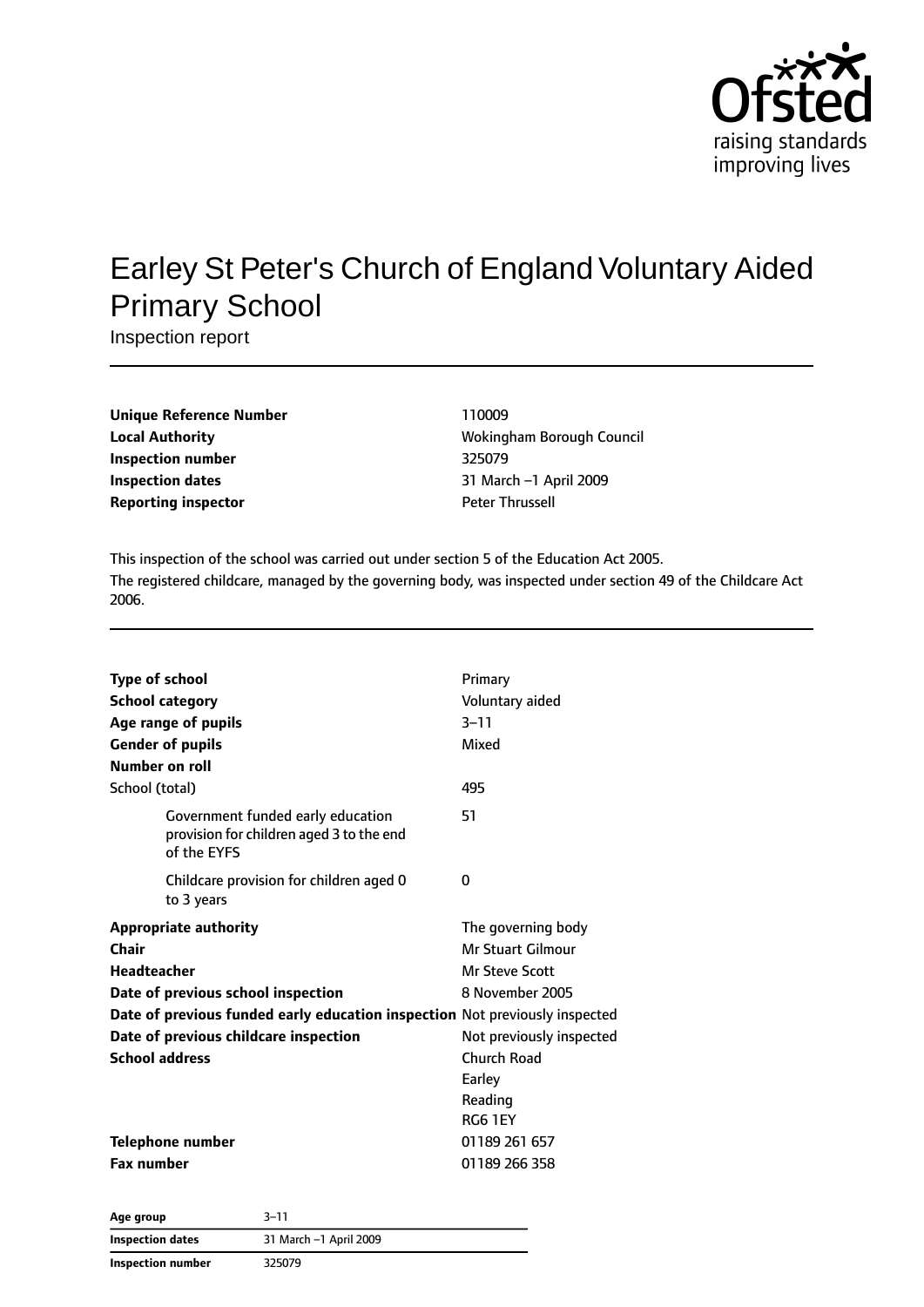© Crown copyright 2009

.

#### Website: www.ofsted.gov.uk

This document may be reproduced in whole or in part for non-commercial educational purposes, provided that the information quoted is reproduced without adaptation and the source and date of publication are stated.

Further copies of this report are obtainable from the school. Under the Education Act 2005, the school must provide a copy of this report free of charge to certain categories of people. A charge not exceeding the full cost of reproduction may be made for any other copies supplied.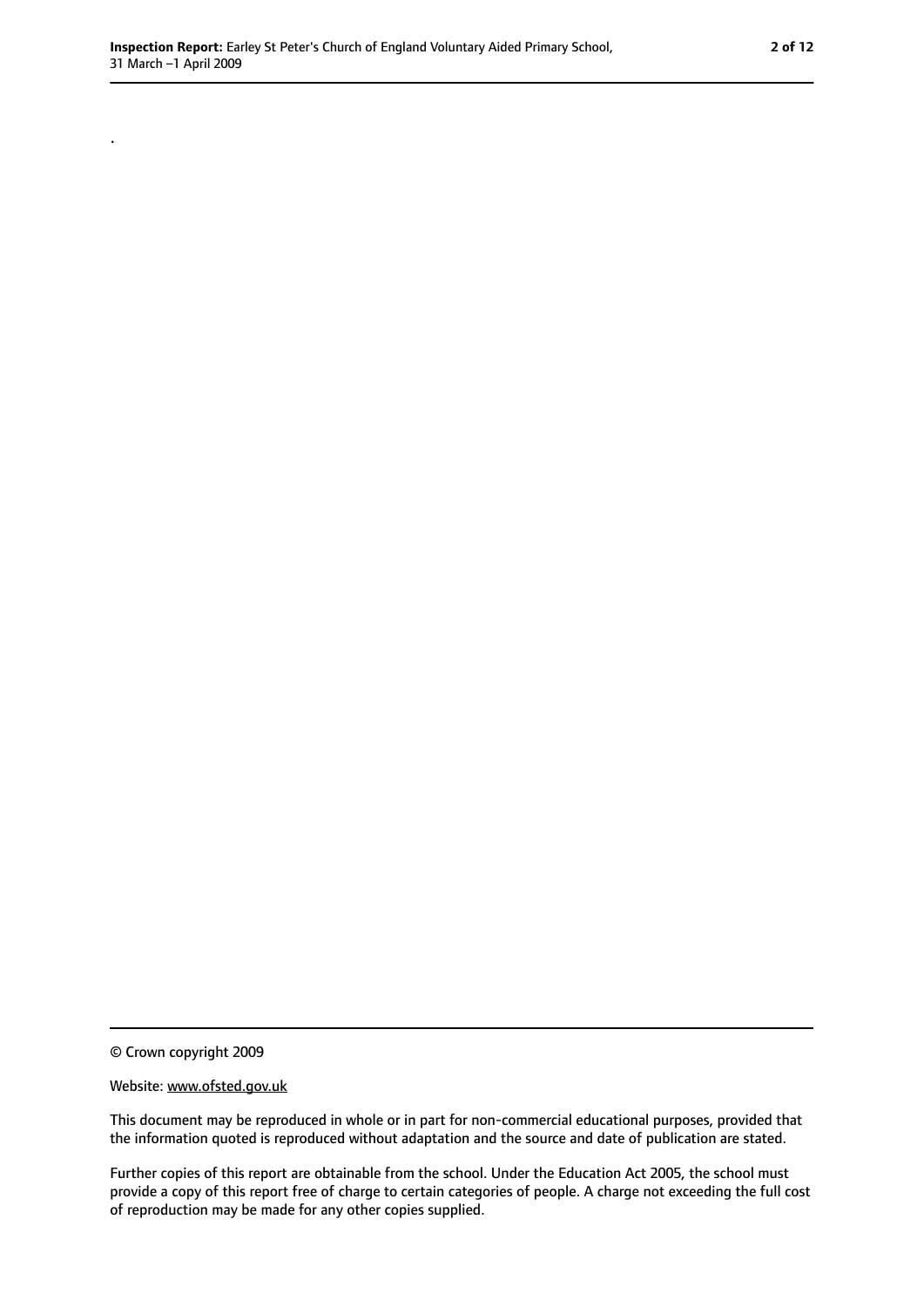# **Introduction**

The inspection was carried out by three Additional Inspectors.

### **Description of the school**

This school is much larger than average. The Early Years Foundation Stage provision consists of a Nursery and three Reception classes. The proportion of pupils known to be eligible for free school meals is very low. The proportion of pupils from minority ethnic backgrounds is above average compared with most schools. The majority of these are of Asian descent, the largest group being of Pakistani heritage. The proportion of pupils with a home language other than English is above average. A small number of these are at an early stage of learning English. The proportion of pupils with learning difficulties and/or disabilities is below average. These pupils have a range of needs, such as speech, language and communication difficulties. There are also a small number of pupils who have social and behavioural difficulties. The school has gained the Healthy School and Activemark awards.

### **Key for inspection grades**

| Grade 1 | Outstanding  |
|---------|--------------|
| Grade 2 | Good         |
| Grade 3 | Satisfactory |
| Grade 4 | Inadequate   |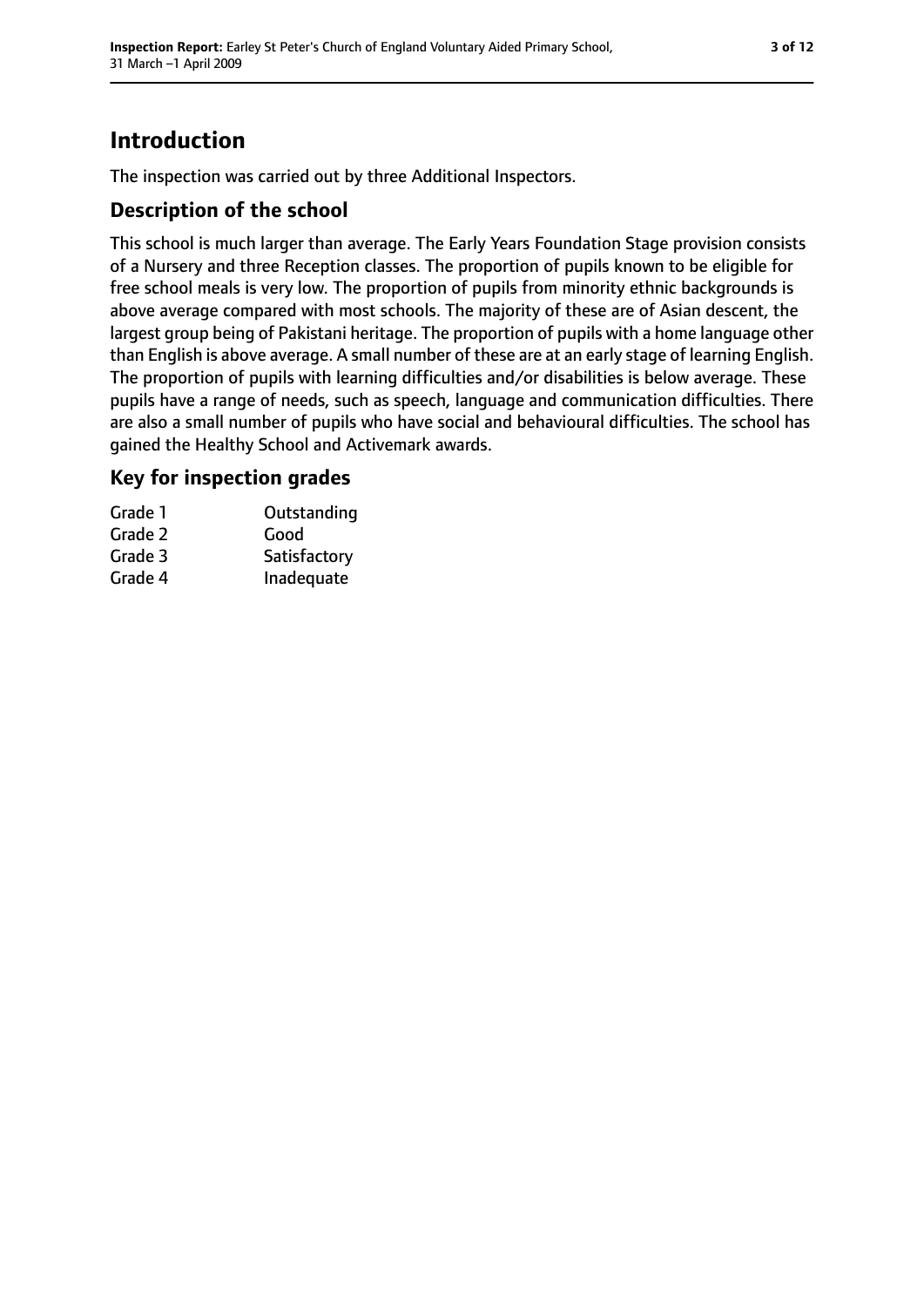# **Overall effectiveness of the school**

#### **Grade: 3**

The school's overall effectiveness is satisfactory. The headteacher, ably assisted by his senior leadership team and well supported by governors, ensures that all pupils are well cared for and develop a good level of personal skills. There are strong links with parents and other agencies, which contribute well to the effective pastoral care and support that the school provides for its pupils and their families. Although the majority of parents are pleased with the school, a small number feel that the school does not take sufficient account of their suggestions and concerns. However, the inspection finds that the school works closely with parents. Curriculum workshops and regular newsletters encourage them to be involved in the life of the school and to support their children's learning. Pupils enjoy school. They particularly enjoy using computers and the wide range of well-attended clubs provided. Developments to the curriculum have made productive links between subjects, and these are starting to add further interest and enjoyment to pupils' learning. Specialist coaching engages pupils in a good range of sports. Along with their excellent understanding of nutrition and diet, this encourages pupils to adopt healthy lifestyles, which is recognised in national awards. Pupils are keen to take on responsibilities within the school, for example as peer mediators and playground friends. They behave well and have positive attitudes to learning, contributing to the satisfactory progress they make in their learning.

From their starting points in the Early Years Foundation Stage, pupils achieve satisfactorily, and standards by the end of Year 6 are overall above average. Although achievement is satisfactory, pupils make inconsistent rates of progress across classes. This is because teachers do not always plan lessons that have sufficient challenge for every pupil. In addition, some of the work provided in lessons is not matched sufficiently well to the needs of every pupil. Although this was an area for improvement at the last inspection, more work is still to be done to ensure that lessons provide an appropriate level of challenge for all abilities so that pupils consistently make good progress. Pupils themselves are not sufficiently aware of how well they are doing. The use of individual targets, constructive marking and evaluation of learning within lessons is inconsistent, and does not always provide strong guidance for pupils on how to improve their work.

Despite the inconsistencies in the quality of teaching, subject leaders are clear about the improvements needed in their subjects in order to raise achievement and standards. For example, action to improve pupils' writing has been effective. Samples of written work are monitored each half term to check on the progress that pupils are making. This progress is now carefully tracked, and additional support put in place to address any underachievement and accelerate the progress of pupils who are falling behind. Opportunities to write for a specific purpose are adding interest to pupils' written work, reflecting improvements to teachers' subject knowledge and effective staff training. In mathematics, an analysis of test papers has highlighted specific weaknesses which resulted in review and improvement of the policy for developing calculation strategies. This is starting to have an impact on achievement and standards and is evident in pupils' work. Checking pupils' science books has highlighted that there are not enough opportunities for them to carry out investigations and record their findings, so the staff have altered their planning to provide more practical work. Given the success of the school in identifying where improvements are needed and the increasing impact of its actions, the school has a satisfactory capacity for further improvement.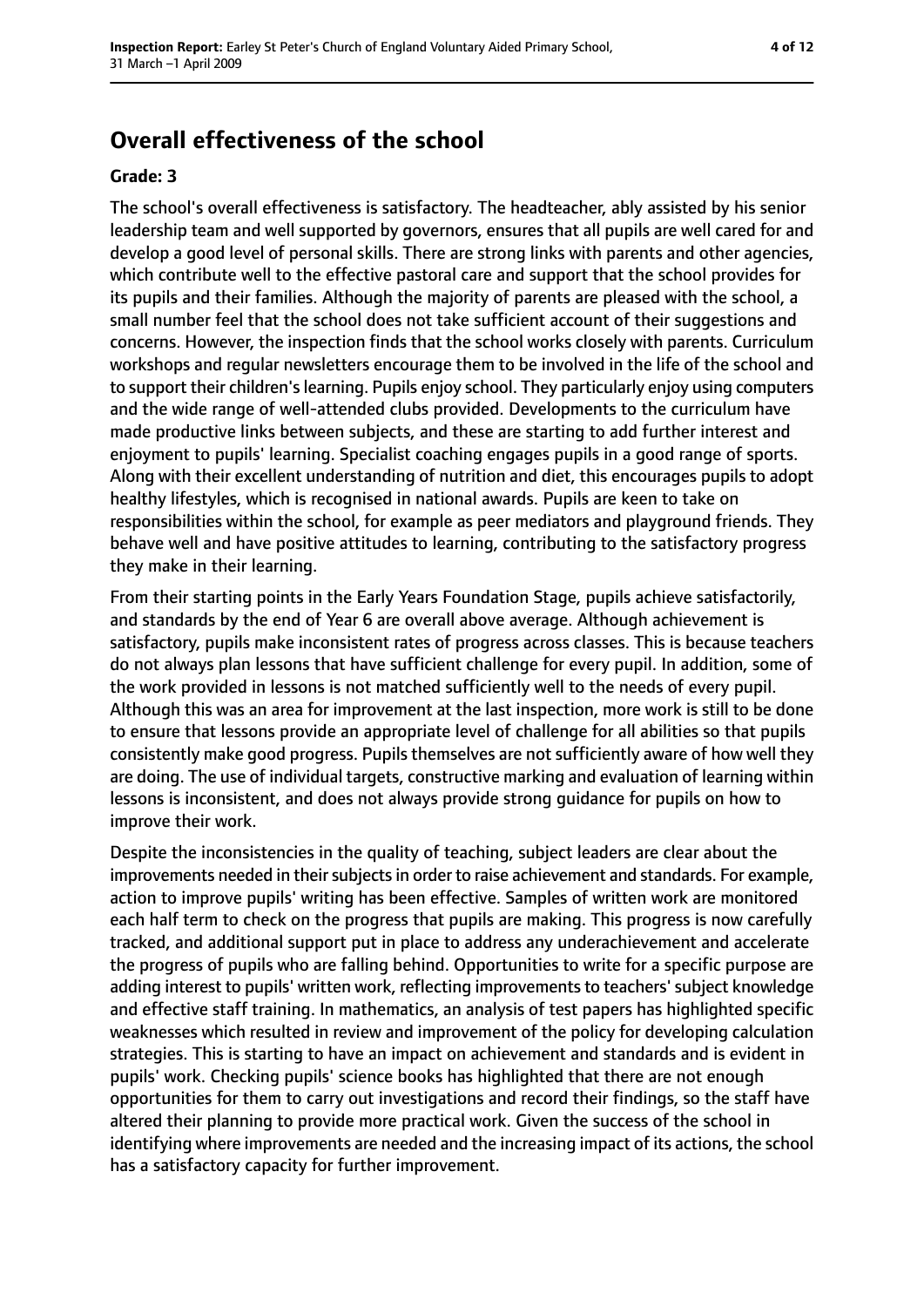### **Effectiveness of the Early Years Foundation Stage**

#### **Grade: 3**

Children enter the Early Years Foundation Stage with levels of skills and knowledge that are higher than those expected for their age, particularly in personal and social development. Close links with parents are built up from the time the children start school. Home visits and opportunities for parents and children to visit the school and meet staff ensure that children quickly settle into the Nursery and Reception classes and pick up the daily routines. The school's strong regard for their welfare further helps children to feel secure, enjoy their early experiences of school, and become very confident learners. Children behave well, and quickly build up positive relationships with staff and other children. The children, including those who are learning English as an additional language, achieve satisfactorily. By the end of the Reception Year, most children are working securely within the early learning goals expected at this age, with some exceeding them. However, the school has identified a particular weakness in writing and has started to address this by providing more opportunities for children to improve their early writing skills.There is a good balance between teacher-directed activities and those that children choose for themselves. In the Nursery, children's spoken language is especially well developed. Adult-led activities provide good opportunities for the children to respond to questioning. They also respond by joining in with well known stories, which gives them confidence in speaking out loud. During independent activities, adults work well with children, not only supervising what they are doing but also engaging them in conversation to further their learning and understanding. Such support is not as strong in the Reception Year, where the existence of three entry points per year presents the school with a lack of staffing continuity.

The leadership and management of the Early Years Foundation Stage are satisfactory. Records of assessment are well kept, helping with transition between the Nursery and Reception, and between Reception and Key Stage 1. The Nursery is well set out, with equipment, displays and role-play opportunities that extend children's learning both indoors and outdoors. In Reception, a designated outdoor area has only recently been provided and a classroom extension is shortly to be opened. There is scope to improve resources and areas in the Reception classes to reflect more fully the different areas of learning, although the staff are aware of this and have made a good start by setting out plans to address this. Plans and finance are in hand to quickly bring about improvements.

#### **What the school should do to improve further**

- Ensure that teachers make the fullest use of assessment information to plan work that challenges all pupils in Years 1 to 6, as well as children across the whole of the Early Years Foundation Stage.
- Ensure that all pupils are clear about how well they are doing and how they can improve their work.

A small proportion of the schools whose overall effectiveness is judged satisfactory, but which have areas of underperformance, will receive a monitoring visit by an Ofsted inspector before their next section 5 inspection.

# **Achievement and standards**

#### **Grade: 3**

Pupils achieve satisfactorily. When they leave the school in Year 6, standards overall are above average. They have risen in English as a result of actions taken by the school to improve pupils'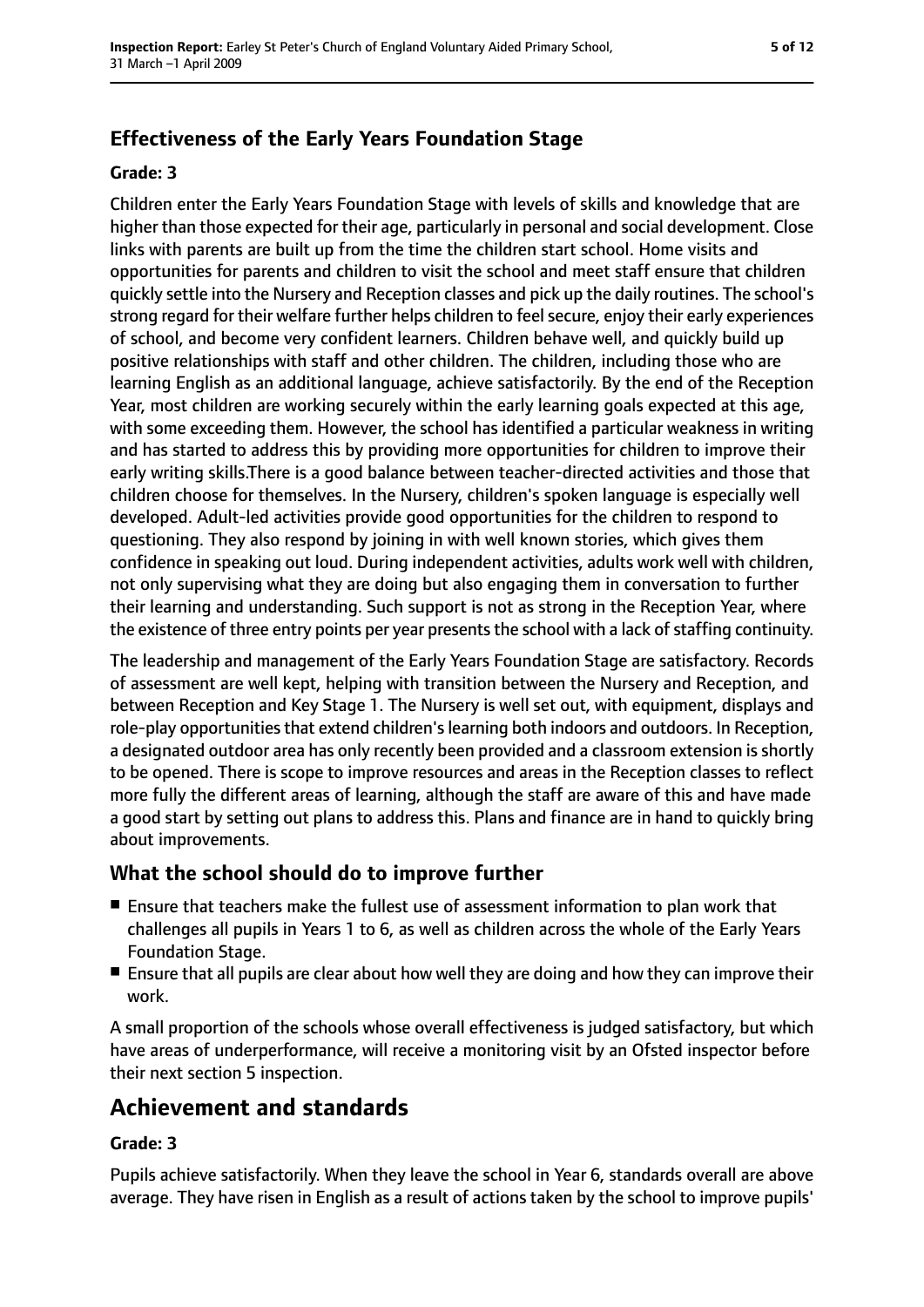writing. For example, last year's national test results show that standards in English were well above the national average. Tracking data shows that pupils currently in Years 2 and 6 are doing better in mathematics than was the case in previous years. Standards in science are broadly average. The school has identified that progress across the school is inconsistent. Progress in Key Stage 1 is satisfactory. Standards at the end of Year 2 vary from year to year, but are broadly average in reading, writing and mathematics. Pupils starting in Year 6 have not all made the progress expected of them throughout the school. Well-focused teaching in Year 6, additional support, and smaller classes to support pupils who need a boost in numeracy, have helped to accelerate pupils' progress towards the levels they are expected to attain. Pupils with learning difficulties and/or disabilities, and those who are learning English as an additional language, make similar progress to others. Boys generally do not do as well as girls in writing. The school has responded well to this and now provides more opportunities to stimulate ideas for writing, especially for boys, through its new curriculum and by providing opportunities for pupils to use drama as a stimulus for writing.

### **Personal development and well-being**

#### **Grade: 2**

Personal development and well-being are good. One parent commented, 'St Peter's provides a positive and inclusive culture in which the children learn the values of good citizenship.' Pupils' enjoyment of school, together with their good attitudes to learning, is reflected in their good attendance. They are friendly, polite and well behaved. They say that bullying is rare and that adults deal with inappropriate behaviour quickly and fairly. Pupils contribute very well to the school community through an effective school council, and appreciate the responsibility of helping younger pupils and those new to the school. They take an active part in church and community events. Pupils' spiritual, moral, social and cultural development is outstanding, supported by the school's very close links with the church. They have a very good understanding of different cultures and faiths. It was clear from talking to pupils about the Easter service that they had prepared and taken part in that they greatly valued the experience. Social skills are very well developed and are helped by regular opportunities to work and play in different groups. Given these strong personal qualities and the improving standards in basic skills, pupils are well prepared for their future life and learning.

# **Quality of provision**

### **Teaching and learning**

#### **Grade: 3**

Although there is some good teaching, the quality varies. Classes are generally managed well and relationships between staff and pupils are good. Occasionally, when the pace of lessons is too slow and pupils are not all fully involved, there is some minor restlessness and inattention. In better lessons, teachers build on pupils' prior learning to ensure a continuity of progress; lessons are well planned and prepared so that pupils are fully engaged, actively involved and enthusiastic about their work. This was seen in a Year 4 mathematics lesson where activities were well matched to pupils' needs and abilities, and they were engrossed in using and applying their mathematical skills. Interactive white boards are used well to aid introductions to lessons and to enliven pupils' learning. The focus of the lesson is shared with pupils. However, teachers and teaching assistants do not always follow this up with sufficient opportunities for pupils to discuss their learning and how well they are doing. Planning shows activities for different levels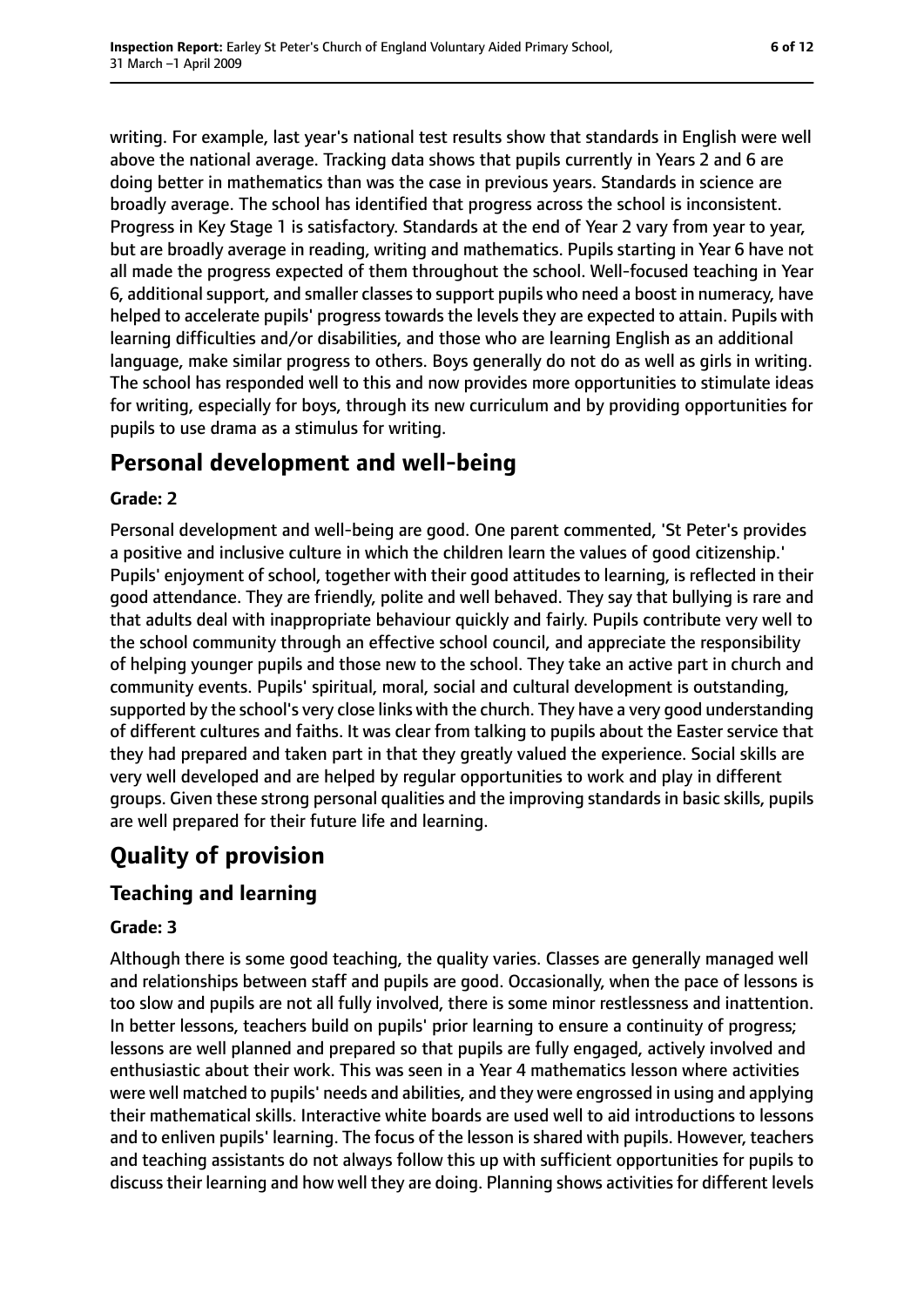of ability, but at times these do not offer sufficient challenge, and in some lessons, teachers' expectations are not high enough, with the result that pupils' progress slows.

### **Curriculum and other activities**

#### **Grade: 3**

The curriculum has recently been reviewed and adapted to provide pupils with increased opportunities to develop their creativity. This is having a positive impact on pupils' enjoyment. The new curriculum provides pupils with meaningful contexts in which to write and, as a result, is contributing to improvements in writing. However, its full impact on raising achievement and standards in all subjects has yet to be evaluated. The school has put in place plans to raise standards in science by ensuring that pupils have increased opportunities to carry out investigations, but these also have yet to be fully implemented and evaluated for their impact on raising achievement and standards. The curriculum makes a very good contribution to pupils' cultural development as they complete projects on India and Pakistan, and celebrate cultures through the sharing of food, costumes and activities such as mehndi painting. Pupils have good opportunities to learn to speak French, and this is a strong feature as pupils throughout school receive specialist teaching. Visits to a farm and a museum, as well as residential visits to France, make a good contribution to pupils' teamwork and social skills. Pupils' information and communication technology skills are well developed in discrete lessons as well as acrosssubjects. The 'learning platform' programme is helping to develop pupils' independence, as they are increasingly taking ownership over their own work and completing tasks at home.

### **Care, guidance and support**

#### **Grade: 3**

The school is strongly committed to caring for pupils. Policies and procedures to protect them are fully in place, ensuring that arrangements for their safety, care and welfare are secure. However, it was noticed that some pupils were arriving at school before the time when it had been stated that supervision would be provided to ensure their safety. Parents have been notified about this. The school is right to point this out, as it cannot guarantee that pupils can be supervised if they come to school too early. Staff know the pupils well and relationships are good. The additional support for pupils with learning difficulties and/or disabilities is well managed, and draws on good links with outside agencies. The early identification of pupils with particular needs, such as those relating to speech, language and communication, ensures that they are effectively supported. Those who have social and behavioural needs benefit from social skills groups run by well-trained teaching assistants. Pupils identified as gifted and talented are provided with additional challenging activities. New systems are helping the school to track pupils' progress. This enables the school to identify where pupils are not making the expected progress and to put additional support in place. It also enables curriculum targets to be set for pupils, showing them what they need to do to improve their work. However, pupils are not sufficiently aware of these or of their purpose, so any impact on their progress is reduced. Although teachers mark pupils' work regularly, the use of constructive comments to guide future learning is inconsistent across classes.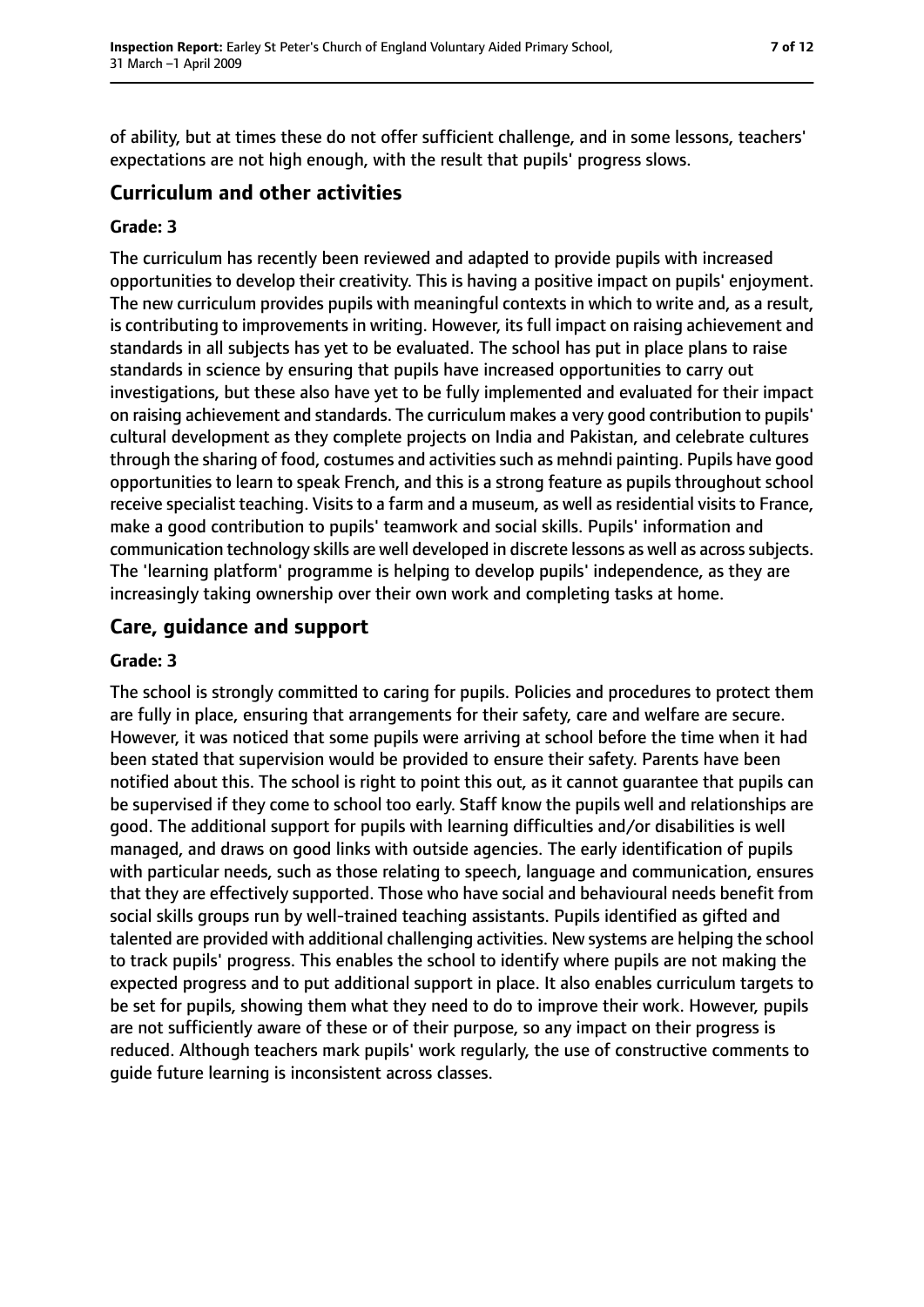# **Leadership and management**

#### **Grade: 3**

Leaders and managers at all levels work well together. The school development plan identifies relevant priorities and is used effectively to drive school improvement. Self- evaluation involves staff at all levels and is satisfactory, although it has yet to address some of the inconsistencies of practice across the school. Pupils' progress is carefully tracked, and information used to set challenging end-of-year targets for pupils to aim for. However, records show that pupils' progress towards these targets varies. The quality of teaching and learning is regularly monitored, but monitoring is not sufficiently focused on the progress that pupils are making in their learning. Curriculum leaders monitor lessons and planning in their subjects, as well as providing training for staff. Consequently, writing standards have risen, particularly at Key Stage 2. Steps taken to raise achievement and standards in mathematics are starting to bear fruit. The school has done much work to promote pupils' understanding of and respect for communities, both locally and globally. However, its assessment of this provision and its impact on community cohesion has yet to be fully evaluated. Governors are committed to school improvement and have a good understanding of the school's strengths as well as of areas for further development. They visit lessons and have a good understanding of assessment data, which helps them to monitor the school's performance and to challenge them on this.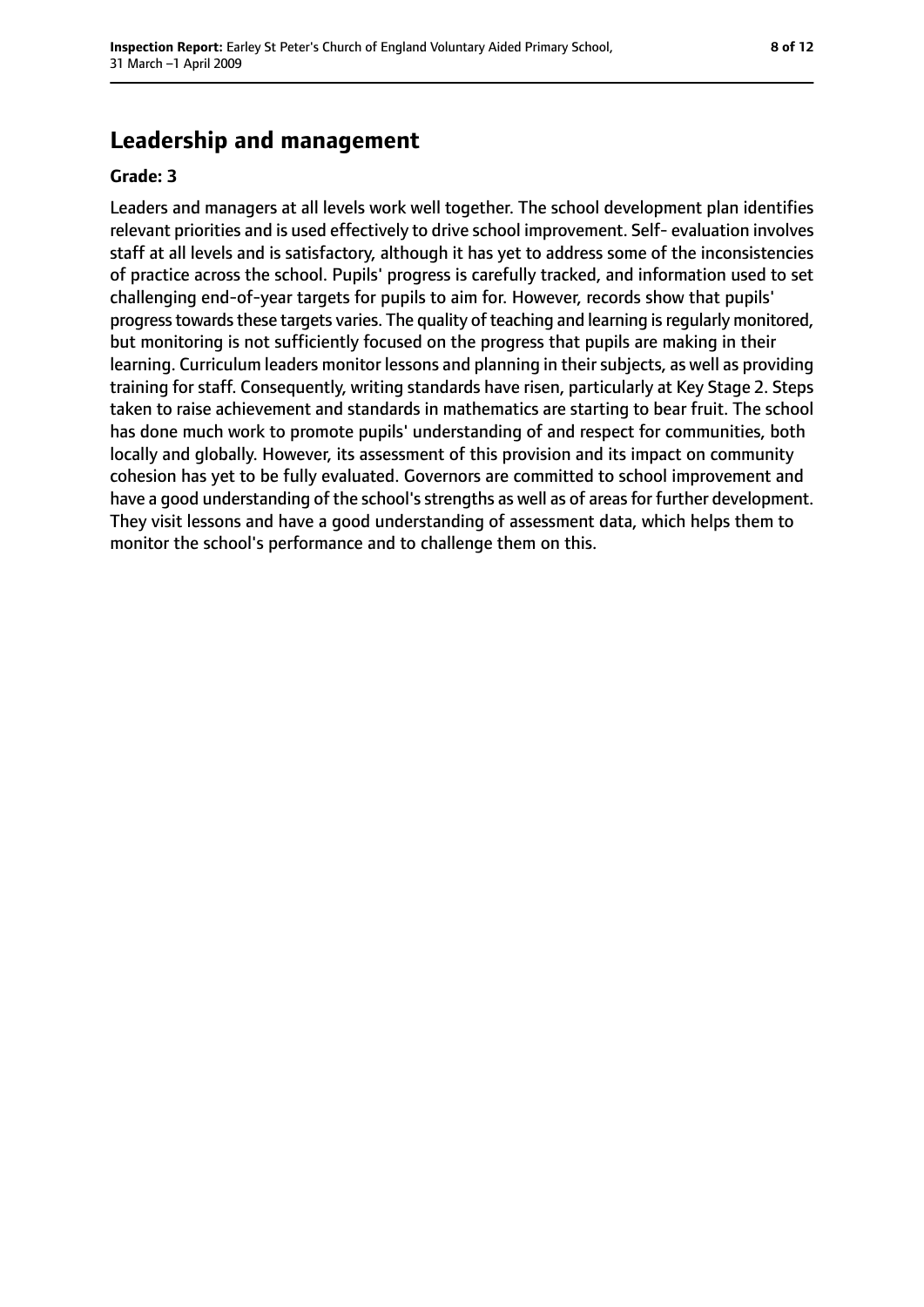**Any complaints about the inspection or the report should be made following the procedures set out in the guidance 'Complaints about school inspection', which is available from Ofsted's website: www.ofsted.gov.uk.**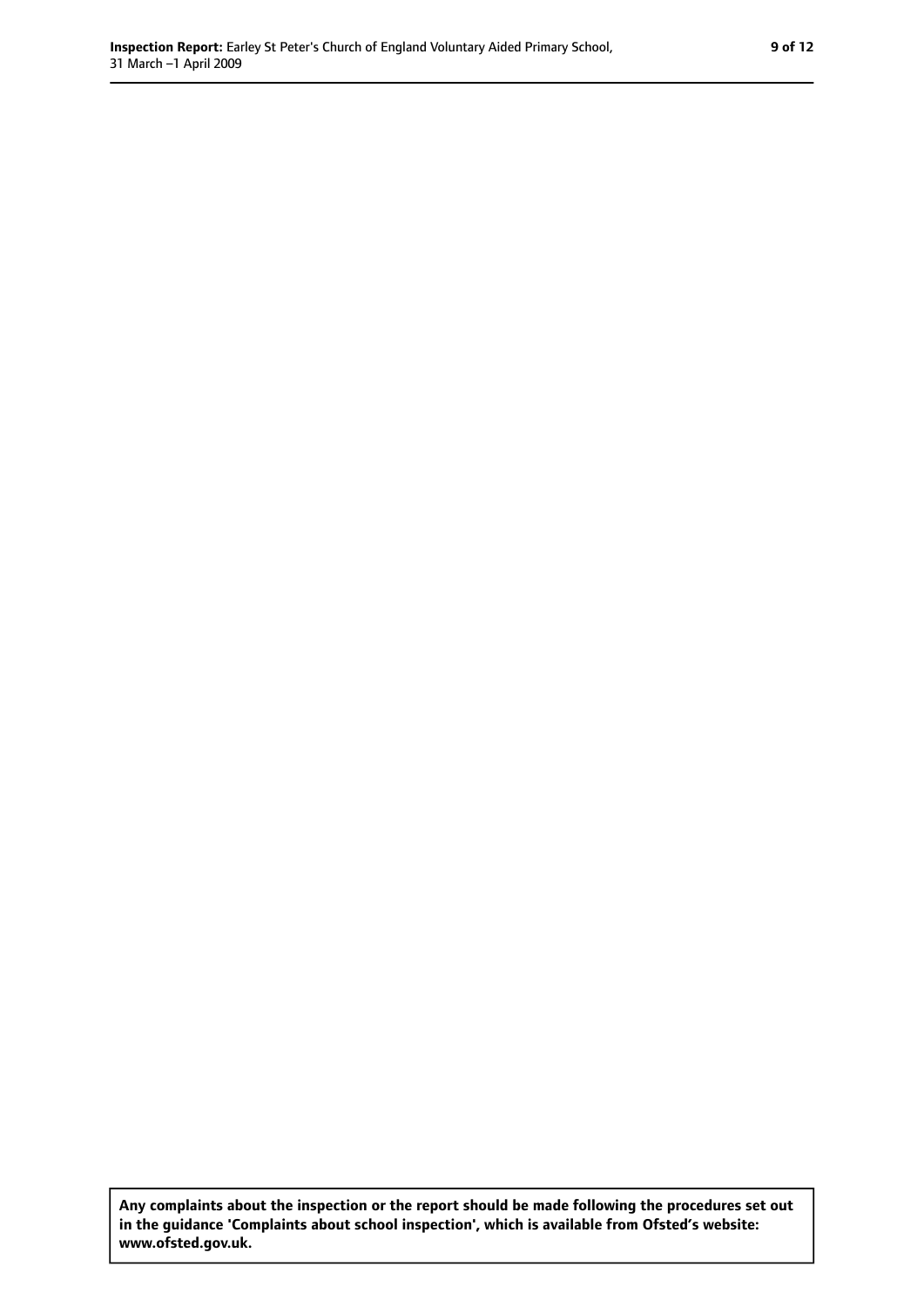# **Inspection judgements**

| Key to judgements: grade 1 is outstanding, grade 2 good, grade 3 satisfactory, and | <b>School</b>  |
|------------------------------------------------------------------------------------|----------------|
| arade 4 inadequate                                                                 | <b>Overall</b> |

#### **Overall effectiveness**

| How effective, efficient and inclusive is the provision of<br>education, integrated care and any extended services in meeting the<br>needs of learners? |     |
|---------------------------------------------------------------------------------------------------------------------------------------------------------|-----|
| Effective steps have been taken to promote improvement since the last<br>inspection                                                                     | Yes |
| How well does the school work in partnership with others to promote learners'<br>well being?                                                            |     |
| The capacity to make any necessary improvements                                                                                                         |     |

### **Effectiveness of the Early Years Foundation Stage**

| How effective is the provision in meeting the needs of children in the<br>l EYFS?            |  |
|----------------------------------------------------------------------------------------------|--|
| How well do children in the EYFS achieve?                                                    |  |
| How good are the overall personal development and well-being of the children<br>in the EYFS? |  |
| How effectively are children in the EYFS helped to learn and develop?                        |  |
| How effectively is the welfare of children in the EYFS promoted?                             |  |
| How effectively is provision in the EYFS led and managed?                                    |  |

#### **Achievement and standards**

| How well do learners achieve?                                                                                 |  |
|---------------------------------------------------------------------------------------------------------------|--|
| The standards <sup>1</sup> reached by learners                                                                |  |
| How well learners make progress, taking account of any significant variations  <br>between groups of learners |  |
| How well learners with learning difficulties and/or disabilities make progress                                |  |

### **Annex A**

<sup>&</sup>lt;sup>1</sup>Grade 1 - Exceptionally and consistently high; Grade 2 - Generally above average with none significantly below average; Grade 3 - Broadly average to below average; Grade 4 - Exceptionally low.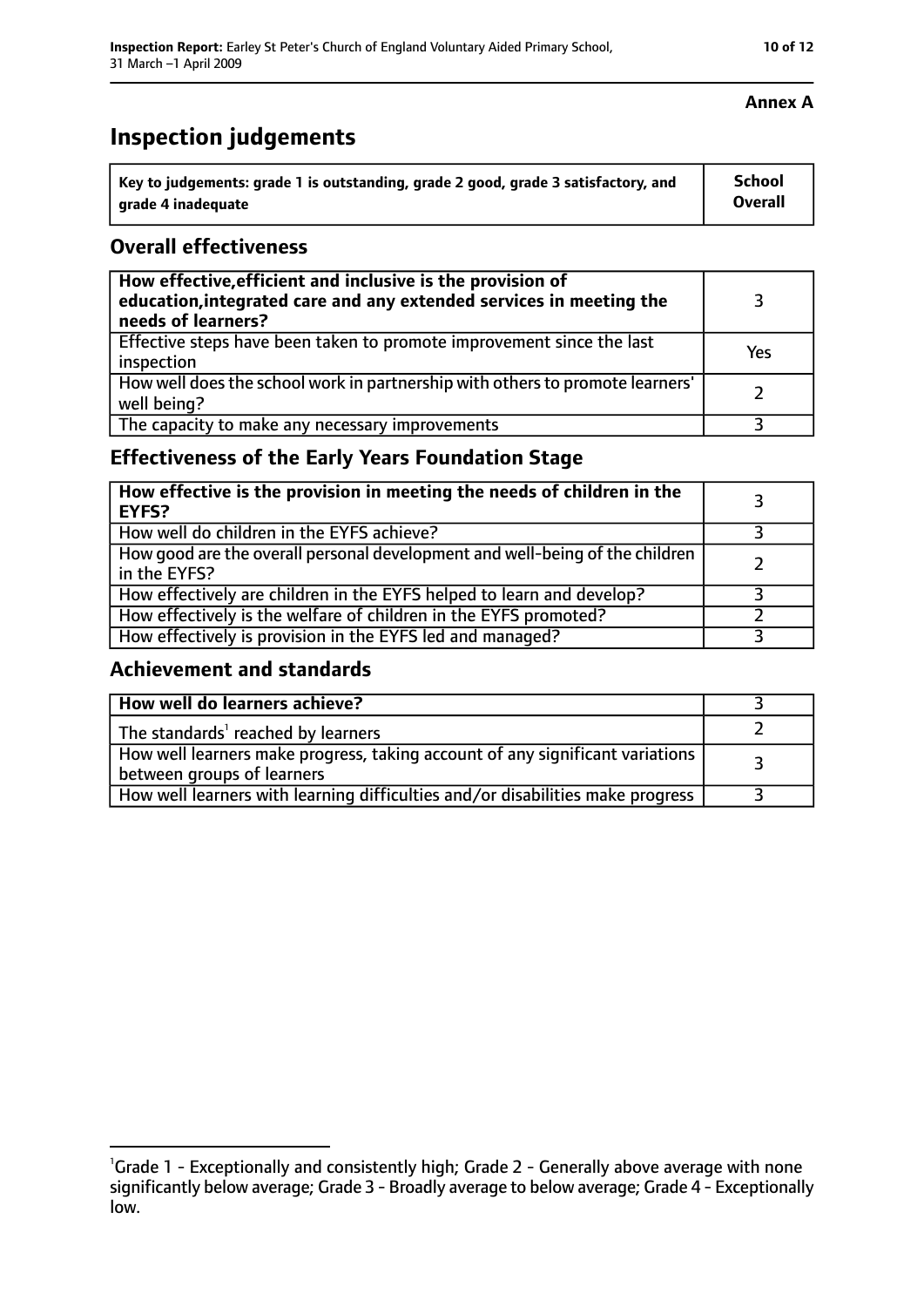# **Personal development and well-being**

| How good are the overall personal development and well-being of the<br>learners?                                 |  |
|------------------------------------------------------------------------------------------------------------------|--|
| The extent of learners' spiritual, moral, social and cultural development                                        |  |
| The extent to which learners adopt healthy lifestyles                                                            |  |
| The extent to which learners adopt safe practices                                                                |  |
| The extent to which learners enjoy their education                                                               |  |
| The attendance of learners                                                                                       |  |
| The behaviour of learners                                                                                        |  |
| The extent to which learners make a positive contribution to the community                                       |  |
| How well learners develop workplace and other skills that will contribute to<br>their future economic well-being |  |

# **The quality of provision**

| How effective are teaching and learning in meeting the full range of<br>learners' needs?              |  |
|-------------------------------------------------------------------------------------------------------|--|
| How well do the curriculum and other activities meet the range of needs and<br>interests of learners? |  |
| How well are learners cared for, quided and supported?                                                |  |

### **Leadership and management**

| How effective are leadership and management in raising achievement<br>and supporting all learners?                                              |     |
|-------------------------------------------------------------------------------------------------------------------------------------------------|-----|
| How effectively leaders and managers at all levels set clear direction leading<br>to improvement and promote high quality of care and education |     |
| How effectively leaders and managers use challenging targets to raise standards                                                                 | 3   |
| The effectiveness of the school's self-evaluation                                                                                               | 3   |
| How well equality of opportunity is promoted and discrimination eliminated                                                                      | 3   |
| How well does the school contribute to community cohesion?                                                                                      | 3   |
| How effectively and efficiently resources, including staff, are deployed to<br>achieve value for money                                          |     |
| The extent to which governors and other supervisory boards discharge their<br>responsibilities                                                  |     |
| Do procedures for safequarding learners meet current government<br>requirements?                                                                | Yes |
| Does this school require special measures?                                                                                                      | No  |
| Does this school require a notice to improve?                                                                                                   | No  |